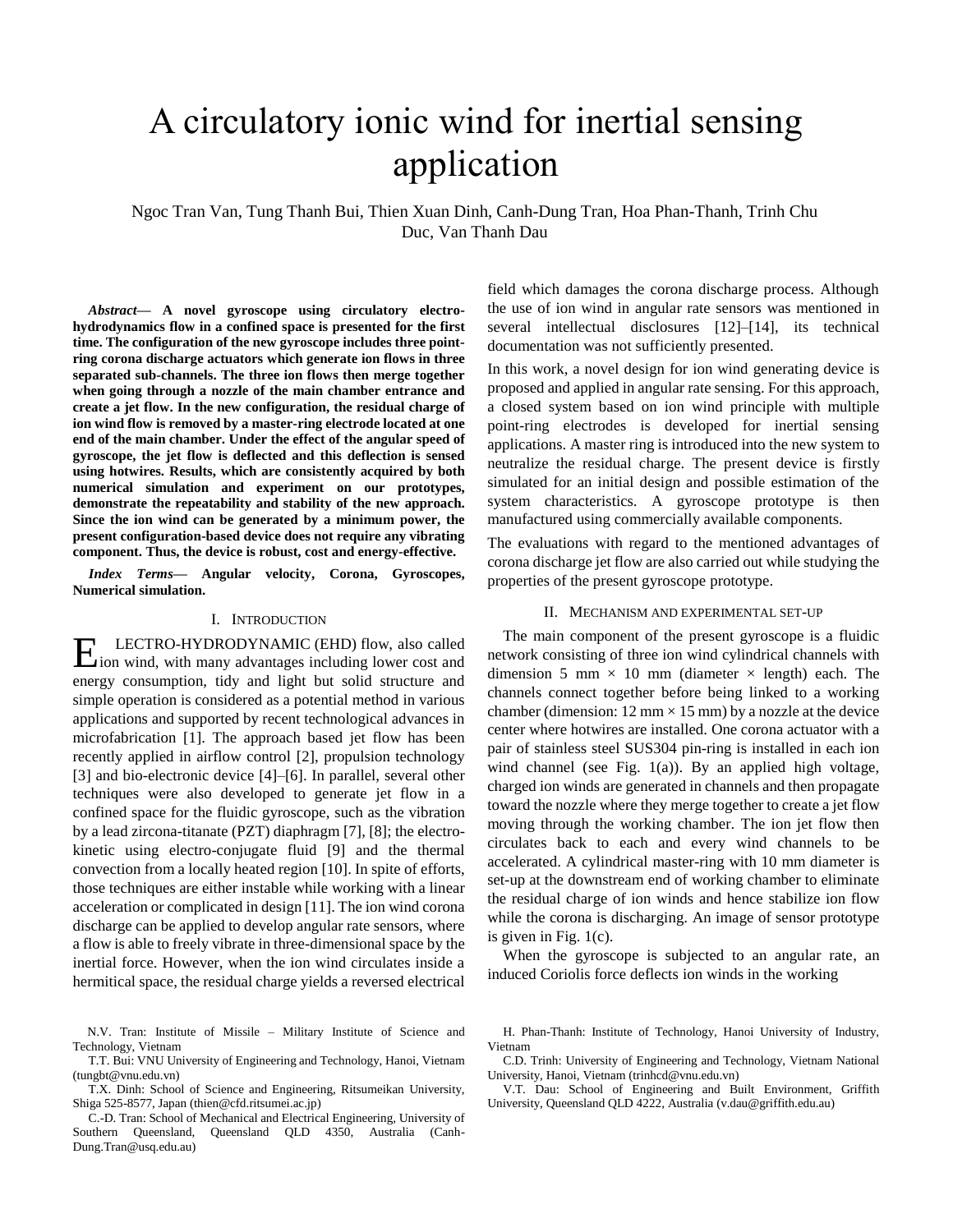

Fig. 1. Mechanism of a jet flow based gyroscope. (a) Hotwire arrangement is to detect the jet flow deflection under the rotations about x- and y-axis; (b) Deflection of generated jet flow by the effect of angular velocity; (c) an experimental prototype of the sensor; and (d) measurement circuit.

chamber as schematized in Fig. 1(b). In order to detect this deflection, four tungsten hotwires are symmetrically installed surrounding the centerline of working chamber at a distance of 2.5 mm in a plane located 15.0 mm away from the nozzle as shown in Fig. 1(a).

Hotwires are connected to an electric circuit integrated into the device to capture signals by the voltage variations measured on them using NI9234 data acquisition module with a sampling rate of 25.6 kHz and NI Signal Express-data logging software (National Instrument Ltd). In this work, Glassman EH10R10 to apply high voltages between pin-ring electrodes and an amperemeter M244T41 with scale of 10 µA to measure the current variation of the system are used. The measurement circuit is presented in Fig. 1(d).

#### III. RESULTS AND DISCUSSION

The current-voltage (I-V) characteristics of each and the whole three pairs of pin-ring electrodes are determined using a measurement circuit as shown in Fig. 1(d). The I-V relationships of corona discharge depict the discharge current increases with the increase of applied voltage. However, while the relationships measured on the three pairs of pin-ring electrodes are nonlinear and nearly the same (Fig. 2(a)), the I-V characteristics of the whole system is quasi-linear as observed in Fig. 2(a)-(b). Moreover, experimental observations in Fig. 2(b) found that an additional discharged current induced by the ion wind when the master ring is activated by connecting with ground. In fact, the gradient of I-V curve of the grounded master ring is steeper than one of the floating master ring. This depicts a significant effect of the grounded master ring on the I-V characteristics of each pair of ping-ring electrodes and then the whole system. Experimental results by Fig. 2(b) show an increase of more than 25% for the discharge current when the



Fig. 2. Current-Voltage (I-V) characteristics of the system: (a) I-V characteristics of the whole system and the three pairs of pin-ring electrodes with grounded master ring; (b) I-V characteristics of the whole system with floating master and grounded master rings; and (c) I-V characteristics of the three pairs of pin-ring electrodes with grounded master ring by the empirical Townsend relationship.

master-ring is in-used.

The I-V characteristics of the new system is also stydied using the empirical Townsend relationship (I/V∝V). This method was initially applied in the coaxially cylindrical configuration. The approach was then developed for several other electrode configurations including the point-to-ring [14] as  $I = A \times V(V-V_0)$ , where I is the discharge current; V the applied voltage; *V<sup>0</sup>* the inception voltage for the corona; and *A* coefficient depending on the electrode geometry and ion mobility  $(\mu)$ . The I-V characteristics by Townsend relationship of the present configuration is presented in Fig. 2(c) with a coefficient  $A = 0.383 \mu A/kV^2$ .

A numerical analysis of the circulatory EHD flow in the present gyroscope is also carried out. The simulation is a multiphysical problem related to (i) the electrical field which induces the migration of ions within the inter-electrode region; (ii) the interaction between ion winds and air flow in working channel; and (iii) the motion of air flow in the gyroscope. Under the effect of electric field, ion wind generated from pin electrodes moves and then drifts air flow which, in turn, is redistributed itself across the domain under consideration.

The electric field  $\vec{E}$  is governed by the Poisson equation as  $\nabla \cdot \vec{E} = -\nabla^2 V = q/\epsilon_0$ , where  $\epsilon_0$  is the permittivity of free space and *q* the total charge.

The corona discharge is set up as the boundary condition on electrodes' surfaces. Assume that the charge density  $q_s$  on electrodes' surface is a function of the discharge current I as  $q_s = I/(\mu E_{on}A)$ , where *A* is the total area of electrodes from which the electric field is generated with a magnitude greater than the onset electric field  $E_{on} = 3.23 \times 10^6$  V/m [15]; and the discharge I is referred from the I-V characteristics (Fig. 2). Neglecting the permittivity gradient, di-electrophoretic and electrostriction forces, only the Coulomb force  $f_e$   $(f_e = q\vec{E})$  by the electromagnetic field is introduced into Navier–Stokes equation in considering the incompressible air flow.

Simulation results confirm the flow generated by the corona actuator, which is circulated back to electrode pins through the three subsidiary channels. The ion flow keeps its jet shape after getting out of the nozzle.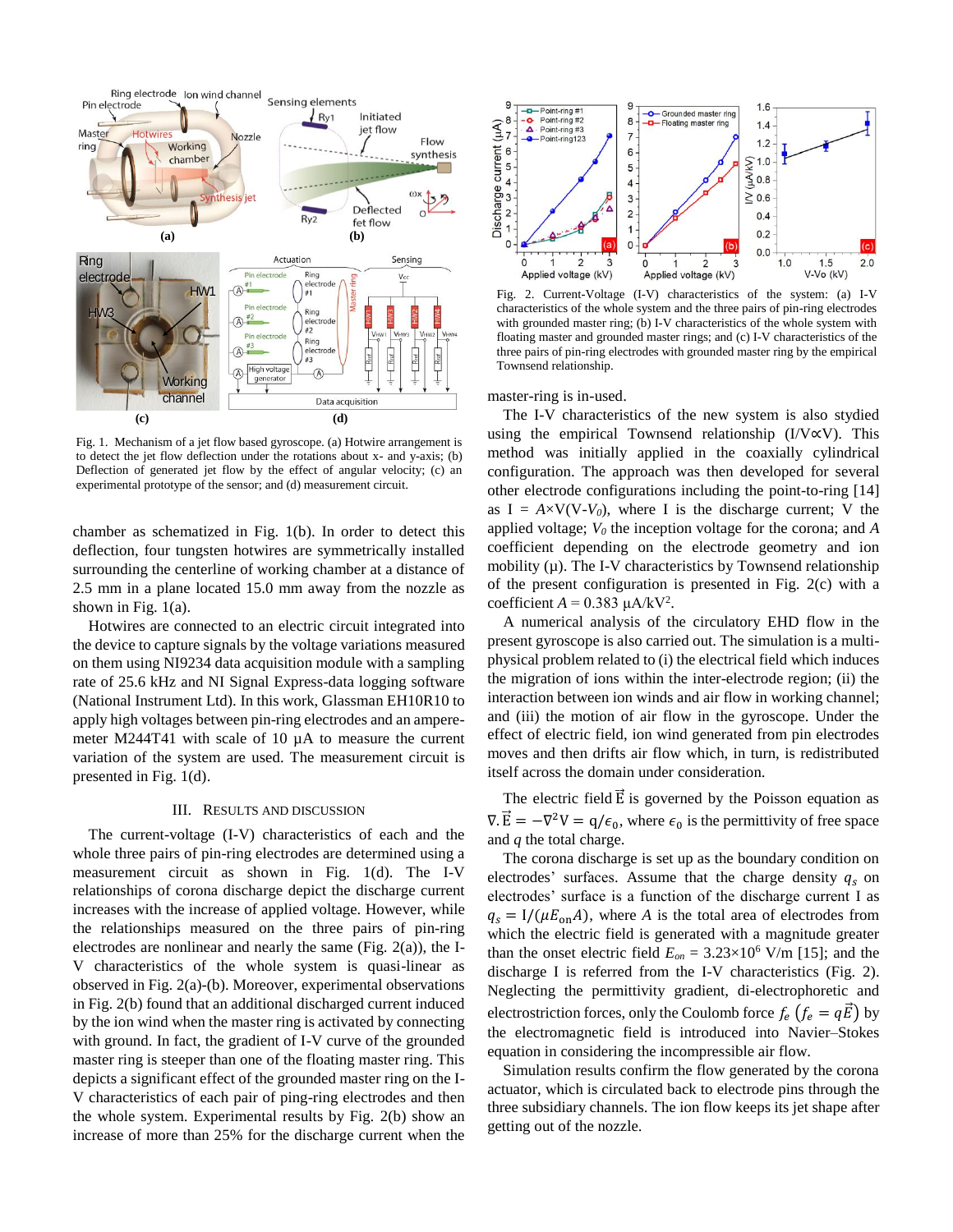

Fig. 3. Experimental results: (a-b) Time revolution of output voltage measured on hotwire 1 and hotwire 3 before and after applying high voltage, (c) the angular rate sensing by hotwire output voltage at different angular rates and (d) output voltage measured on hotwires versus the turntable's angular speed.

 In a point-ring configuration, the velocity U of ion wind is estimated from the discharge current I as  $U = k \sqrt{1/\rho \mu}$  [15] where *k* depends on the electrode discharge area and the interelectrode distance;  $\mu = 1.6 \times 10^{-4}$  m2·V<sup>-1</sup>·s<sup>-1</sup> the ion mobility;  $\rho$  $= 1.2041 \text{ kg} \cdot \text{m}^{-3}$  the air density; and I (I =  $\mu$ A) the discharge current. In this work,  $k$  is chosen 0.014 m<sup>-1/2</sup> for the equal interelectrode distance [16], [17]. The velocity of ion flow in each channel is estimated 1.01 m/s (detailed estimation can be found in [15]) which is in good agreement with the simulated result  $(-1 \text{ m/s})$ . Experimentally, the velocity of ion flows is determined using four hotwires heated by a current of 0.2A. Figures  $3(a)$  & (b) present the time evolution of output voltage measured on a pair of hotwires that is installed symmetrically about the jet flow axis at 7.0 mm away from the nozzle (Fig. 1(a)). Experiment shows a discharge voltage of 2.5 kV applied on pin electrodes (corresponding to a discharge current of 5.4 μA) yields a sharp increment of the output voltage on hotwires. The observation also find that the rise time counted from the corona ignition to the stable detection is about 0.34s as depicted in Fig. 3a. This confirms an existence of flow circulation in the device. Interestingly, the ion wind velocity is stable after an elapsed time of 10 seconds as shown in the Figs.  $3(a) \& (b)$ .

The angular rate sensing is investigated using a turntable on which the device is installed at the turntable center. As the turntable rotates, the jet flow inside the main chamber is deflected. This yields a variation of hotwire temperature which is detected by the output voltage measured on hotwires. Fig. 3(c) represents the time revolution of output voltage on hotwires when the turntable speed steps up from rest to 300 rpm and then steps down to rest. With a sealed and closed configuration, the present device is able to avoid the effect of unexpected turbulences from surrounding atmosphere on the detection of high angular rate. The experimental observations have confirmed the output voltage is stable and repeatable at each step. After completed the testing, the difference of output voltage measured on a hotwire is about 1% as shown in Fig. 3 (c). With ion wind discharged at 2.5 kV and hotwires heated by 0.2 mA, a scale factor of 44  $\mu$ V/rpm (7.3  $\mu$ V/°/s) for the angular rate sensing is found. Although experimental results are not perfectly linear because of noises by the system which are not completed removed or compensated, they are quasi-linearly fitted with a coefficient of 0.98 as shown in Fig. 3(d). The sensitivity of the present gyroscope can be comparable with gas gyroscopes using the similar hotwire anemometry as published in [18]. Hence, it is feasible to improve the present device's sensitivity to order of mV/º/s using a conventional amplifier in order to achieve the performance of typical commercial counterparts [19] [20].

It is worth noting that since a humidity variation affects the corona discharge, vapour inside the sensor must be eliminated before packing the device [21]–[23]. Furthermore, gases with high conductivity (such as Helium) used in the gyroscope are preferable for the heat transfer whereas the electronegative gases  $(O_2, SF6)$  are better choices for the ion corona discharge [24]. Thus, a cautious study and relevant recalibration are required for a gas mixture used in the gyroscope. Finally, a compensation circuit with external temperature sensing element would be necessary to mitigate the effect of temperature drift [18].

### IV. CONCLUSIONS

We have reported for the first time the simulation and experimental analysis of the new jet flow based gyroscope. The device is developed using pin-ring ion wind corona discharge method in which a master ring is introduced into the new configuration to stabilize ion flow during the corona discharging. In the gyroscope, the deflection of jet flow caused by Coriolis force induced from the angular rate is detected with a sensitivity of 7.3  $\mu$ V/ $\degree$ /s. The present device is robust owing not to require any vibrating component in the new structure. Furthermore, due to low energy consumption, a small battery can be set up in the present gyroscope. Finally, this work is a valuable contribution in developing new sensing techniques and fluidics for several multidisciplinary fields such as microfluidics, analytical chemistry, and "lab-on-a-chip".